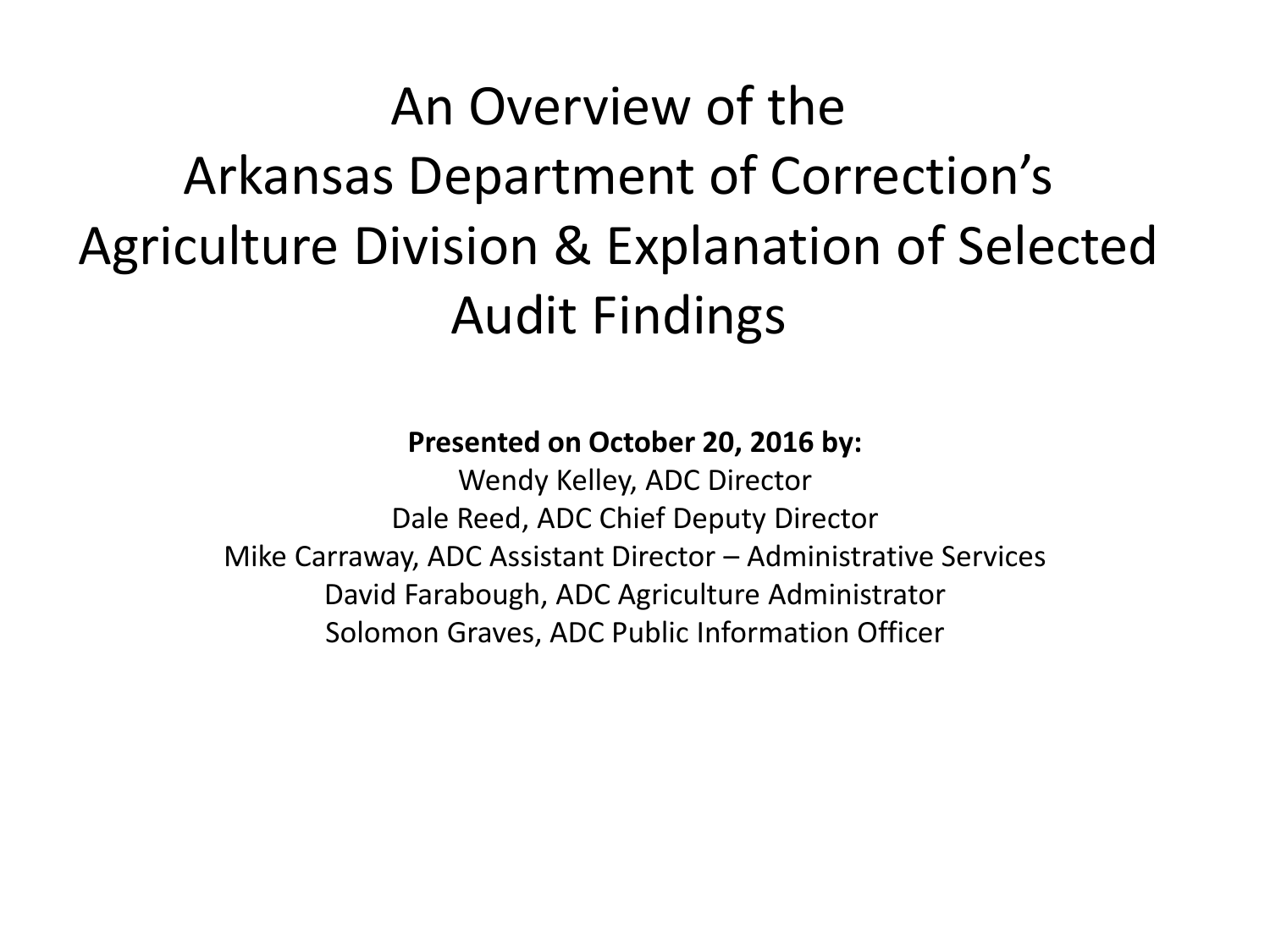# Agriculture Division Overview

The Arkansas Department of Correction's (ADC) Agriculture Division (Division) "is designed to be a self-supporting program. The Division's primary goals are to:

- **Provide useful and meaningful work for inmates**;
- **Cost-effectively produce sufficient food for inmate consumption**; and
- **Maximize revenues from production and sales of marketable field crops and livestock**."

- ADC Agriculture Division Special Report, 2016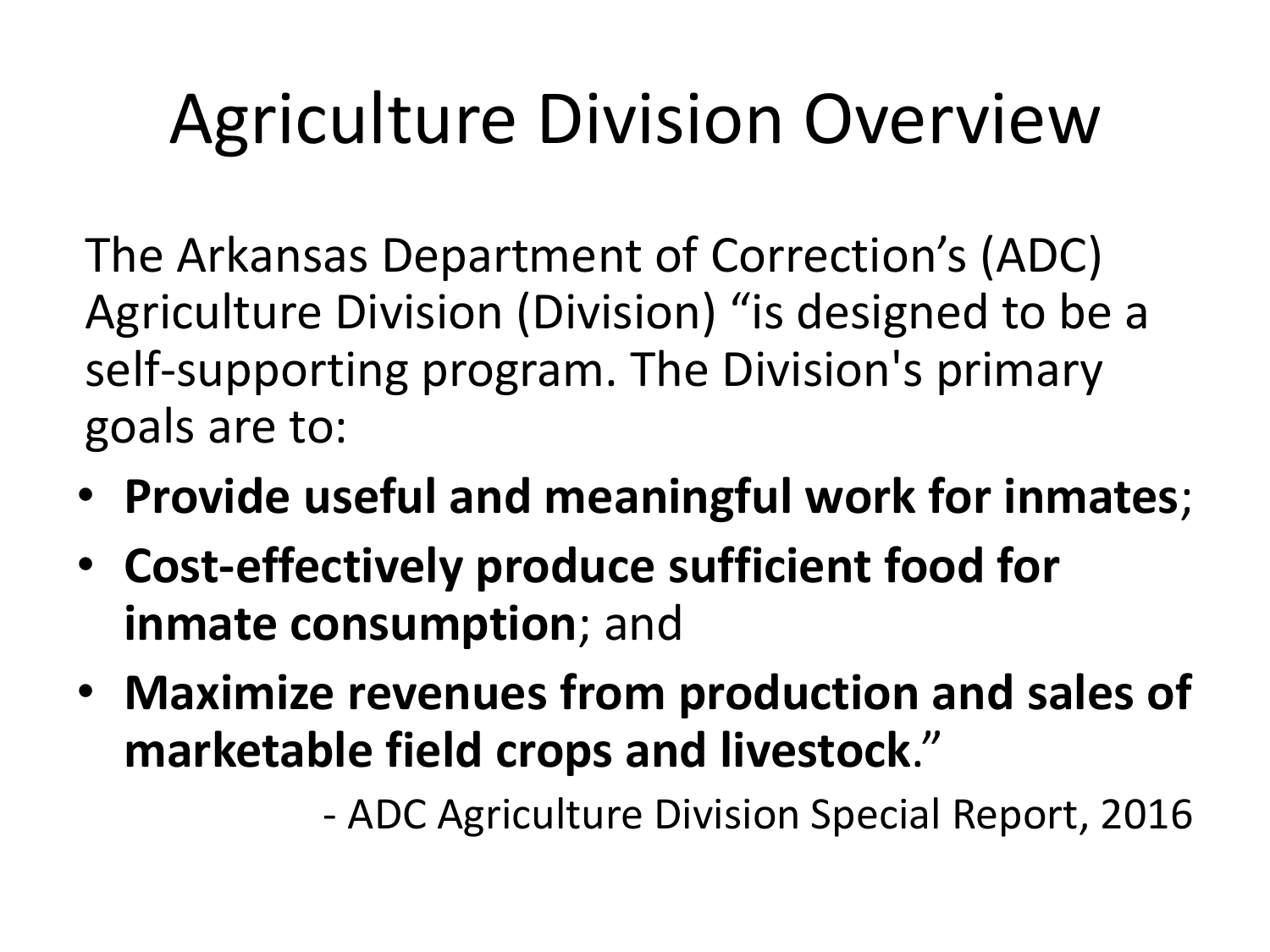# Agriculture Division Overview

**The Agriculture Division is a self-supporting division within the ADC that implements the following programs in support of the Department's various goals and objectives:**

| <b>Row Crops</b>             | Garden             | Vegetable                     | Cattle             | Equine                                                         |
|------------------------------|--------------------|-------------------------------|--------------------|----------------------------------------------------------------|
|                              | Vegetables         | Processing                    | <b>Operations</b>  | <b>Operations</b>                                              |
| Poultry<br><b>Operations</b> | Slaughter<br>House | <b>Common Fair</b><br>Kitchen | Milk<br>Processing | <b>Feed Mill</b><br>(for Livestock and<br>Poultry Consumption) |

**Total ADC Acres Owned: 25,294 (includes farm, prison facilities, and infrastructure)**

**Total Agricultural Acres Owned: 20,344**

Row Crop Acres: 14,226

Pasture Acres: 5,238

Orchard Acres: 30

Garden Acres: 650

Misc. Agriculture Acres: 200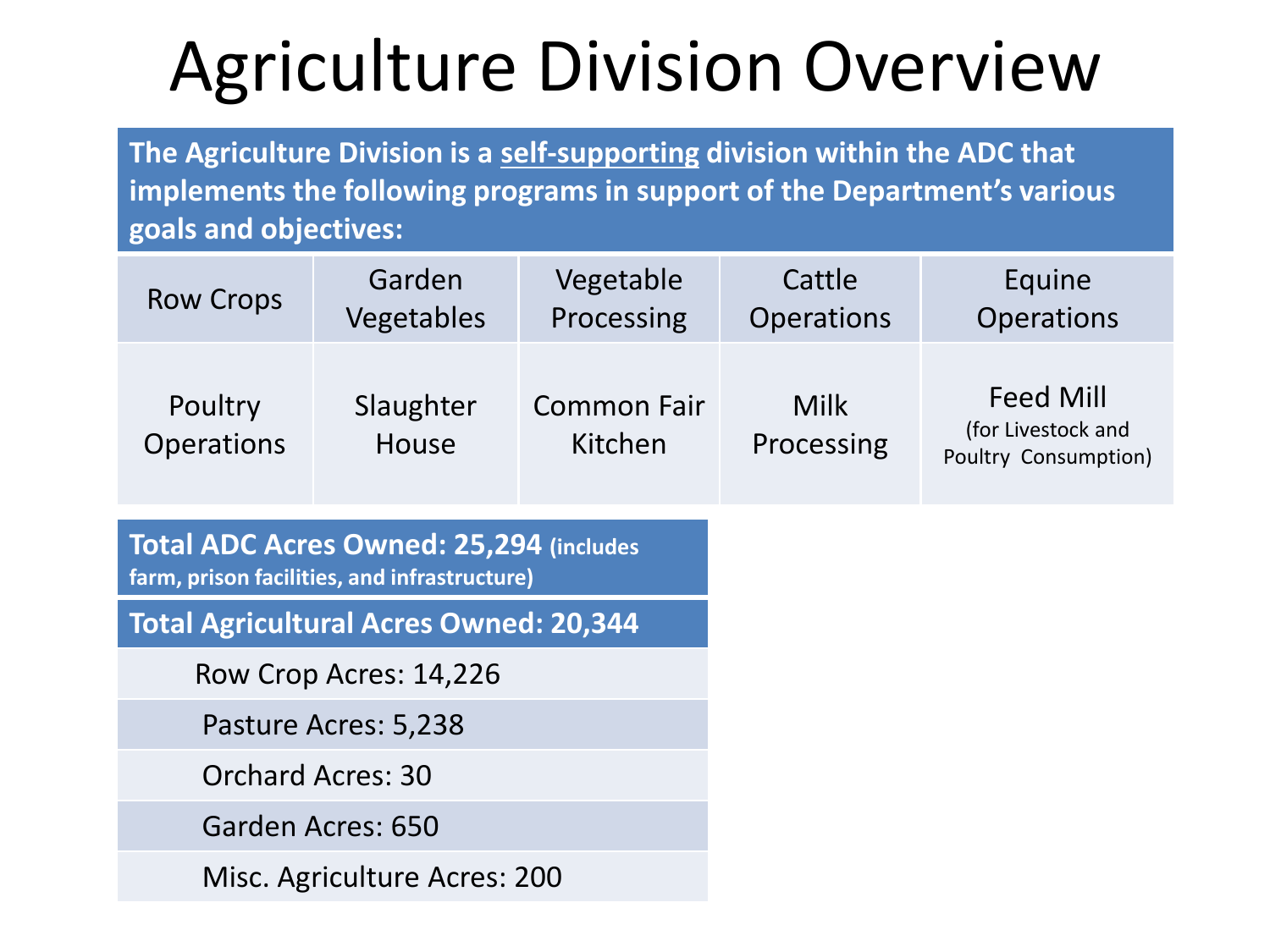#### Fiscal Year Crop Yield Averages Compared to USDA-NASS Averages

| <b>Unit (County)</b><br>and Crops |     | <b>USDA-NASS</b><br><b>Proven Yield</b> | <b>ADC Yield</b><br><b>CY 2015</b> | <b>Difference</b> | <b>Difference from</b><br><b>Estimate</b> |  |  |  |  |
|-----------------------------------|-----|-----------------------------------------|------------------------------------|-------------------|-------------------------------------------|--|--|--|--|
| <b>Cummins (Lincoln)</b>          |     |                                         |                                    |                   |                                           |  |  |  |  |
| Corn*                             | bu  | 465,452                                 | 432,818                            | (32, 634)         | $-7.01%$                                  |  |  |  |  |
| Soybeans                          | bu  | 272,641                                 | 164,236                            | (108, 405)        | $-39.76%$                                 |  |  |  |  |
| Rice                              | Ibs | 4,991,506                               | 5,200,400                          | 208,894           | 4.18%                                     |  |  |  |  |
| Wheat                             | bu  | 100,232                                 | 62,369                             | (37, 863)         | $-37.78$                                  |  |  |  |  |
| Oats**                            |     | N/A                                     | 1,292,280                          | N/A               | N/A                                       |  |  |  |  |
| <b>Tucker (Jefferson)</b>         |     |                                         |                                    |                   |                                           |  |  |  |  |
| Corn**                            | bu  | 44,699                                  | 37,723                             | (6, 976)          | $-15.61$                                  |  |  |  |  |
| Soybeans                          | bu  | 96,381                                  | 58,806                             | (37, 575)         | $-38.99%$                                 |  |  |  |  |
| Rice                              | Ibs | 6,333,778                               | 6,856,674                          | 522,896           | 8.26%                                     |  |  |  |  |
| Wheat                             | bu  | 35,115                                  | 25,603                             | (9, 512)          | $-27.09%$                                 |  |  |  |  |
| Sorghum                           | bu  | 13,230                                  | (2,049)<br>11,181                  |                   | $-15.49%$                                 |  |  |  |  |
| <b>East Arkansas (Lee)</b>        |     |                                         |                                    |                   |                                           |  |  |  |  |
| Soybeans                          | bu  | 92,371                                  | 33,274                             | (59,097)          | $-63.98%$                                 |  |  |  |  |
| Wheat                             | bu  | 21,566                                  | 20,060                             | (1,506)           | $-6.98%$                                  |  |  |  |  |
| Sorghum                           | bu  | 42,302                                  | 31,442                             | (10, 860)         | $-25.67%$                                 |  |  |  |  |

USDA-NASS = U.S. Department of Agriculture National Agriculture Statistics Service

bu = bushels; lbs = pounds

\* - Corn yields include feed used for dairy cows, beef cattle, swine herd, and poultry.

\*\* - Oat yields are used for horse feed.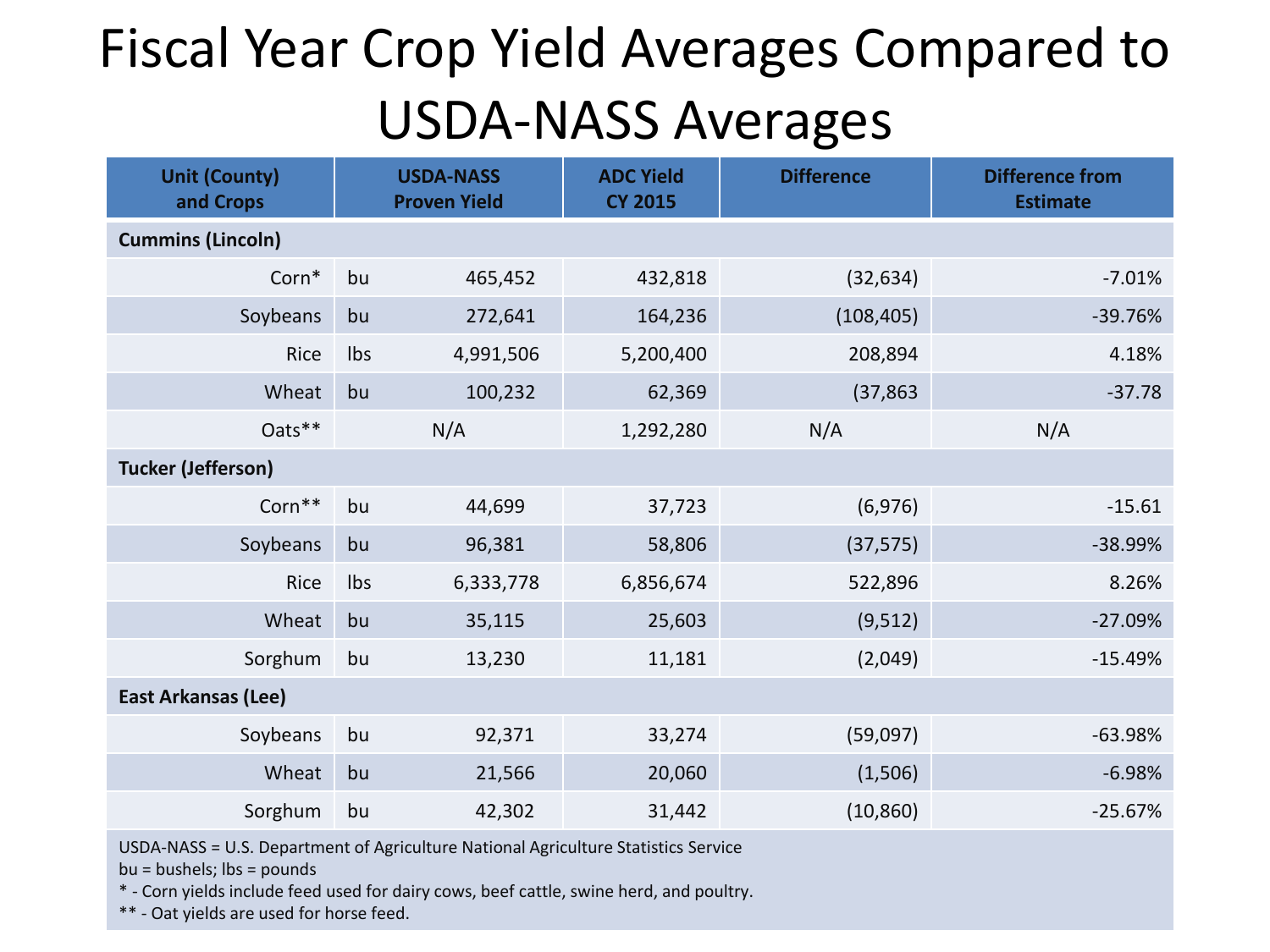#### Fiscal Year Crop Yield Averages Calendar Year ADC Yield Comparisons

| <b>Crops</b>      |     | <b>ADC Yield</b><br><b>CY 2014</b> | bu/acre<br><b>CY 2014</b> | <b>ADC Yield</b><br><b>CY 2015</b> | bu/acre<br><b>CY 2015</b> |
|-------------------|-----|------------------------------------|---------------------------|------------------------------------|---------------------------|
| Corn <sup>*</sup> | bu  | 380,685                            | 181                       | 470,541                            | 220                       |
| Soybeans          | bu  | 404,672                            | 50                        | 256,316                            | 35                        |
| <b>Rice</b>       | Ibs | 15,497,428                         | 180                       | 12,057,074                         | 175                       |
| Wheat             | bu  | 64,854                             | 60                        | 108,032                            | 35                        |
| $Qats**$          | Ibs | 953,900                            | 82                        | 1,292,280                          | 112                       |
| Sorghum           | bu  | 1,043,020                          | 85                        | 42,623                             | 82                        |

\* - Corn yields include feed used for dairy cows, beef cattle, swine herd, and poultry.

\*\* - Oat yields are used for horse feed.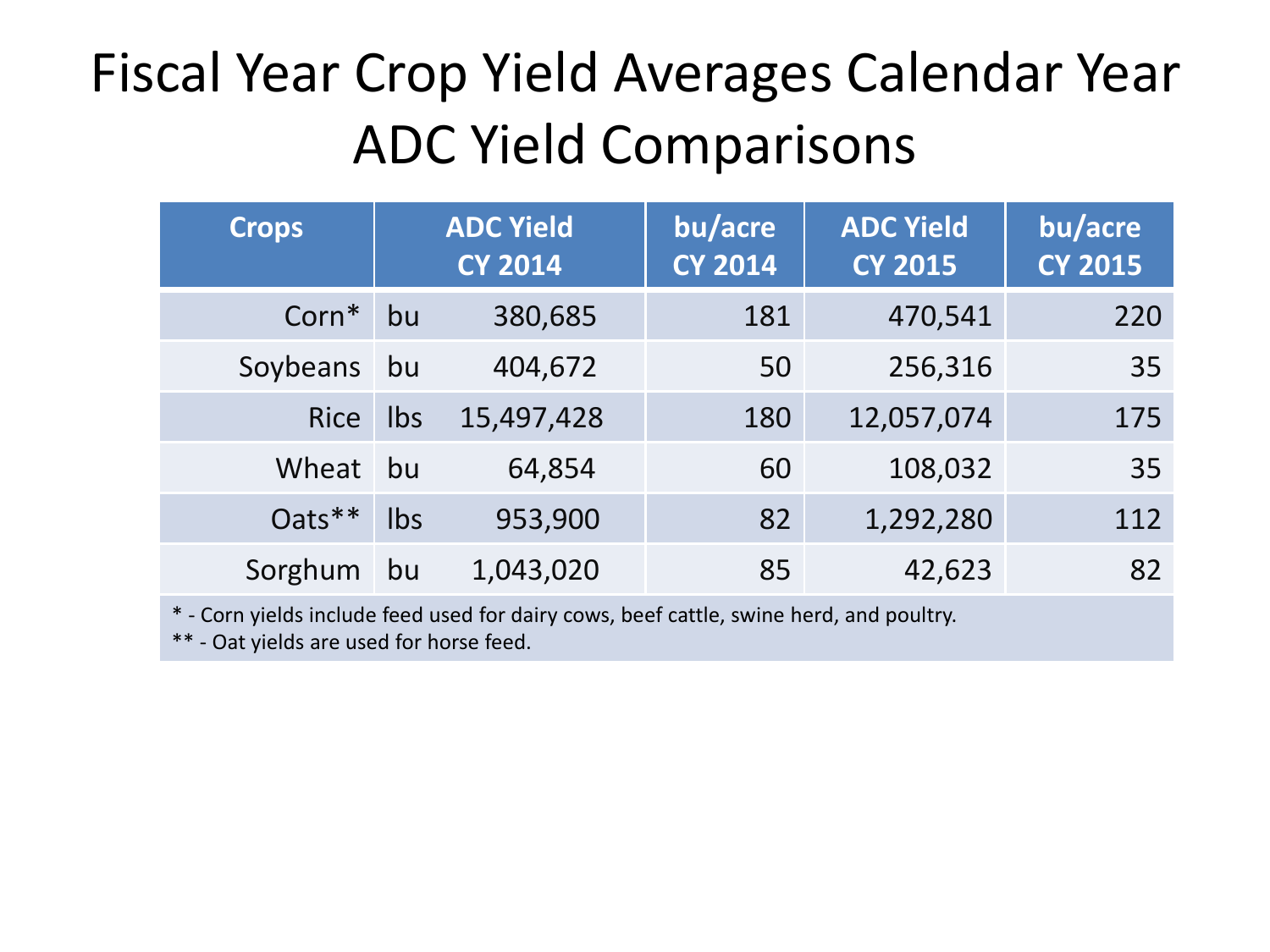#### Description of Farm Land

| <b>Location</b>                           | <b>Total Acreage</b>                                                                                  |
|-------------------------------------------|-------------------------------------------------------------------------------------------------------|
| <b>Cummins Farm</b>                       | 11,347                                                                                                |
| <b>Irrigated Cropland</b>                 | 7,250<br>65% of total area: 40% graded*, 20% pivot irrigated, and 40%<br>furrow/flood irrigation      |
| Non- Irrigated Cropland                   | 1,293                                                                                                 |
| <b>Irrigated Garden</b>                   | 500                                                                                                   |
| Pasture                                   | 2,304<br>15% of pasture is irrigated by pivot for hay production                                      |
| <b>Tucker Farm</b>                        | 3,601 (does not included 21.24 leased acres)                                                          |
| <b>Irrigated Cropland</b>                 | 2,708<br>75% of total area: 90% furrow/flood irrigation and 10% pivot<br>irrigation; with 80% graded* |
| Non irrigated Cropland                    | 732                                                                                                   |
| <b>Irrigated Garden</b>                   | 70                                                                                                    |
| Pasture                                   | 91                                                                                                    |
| * - Graded land is not precision leveled. |                                                                                                       |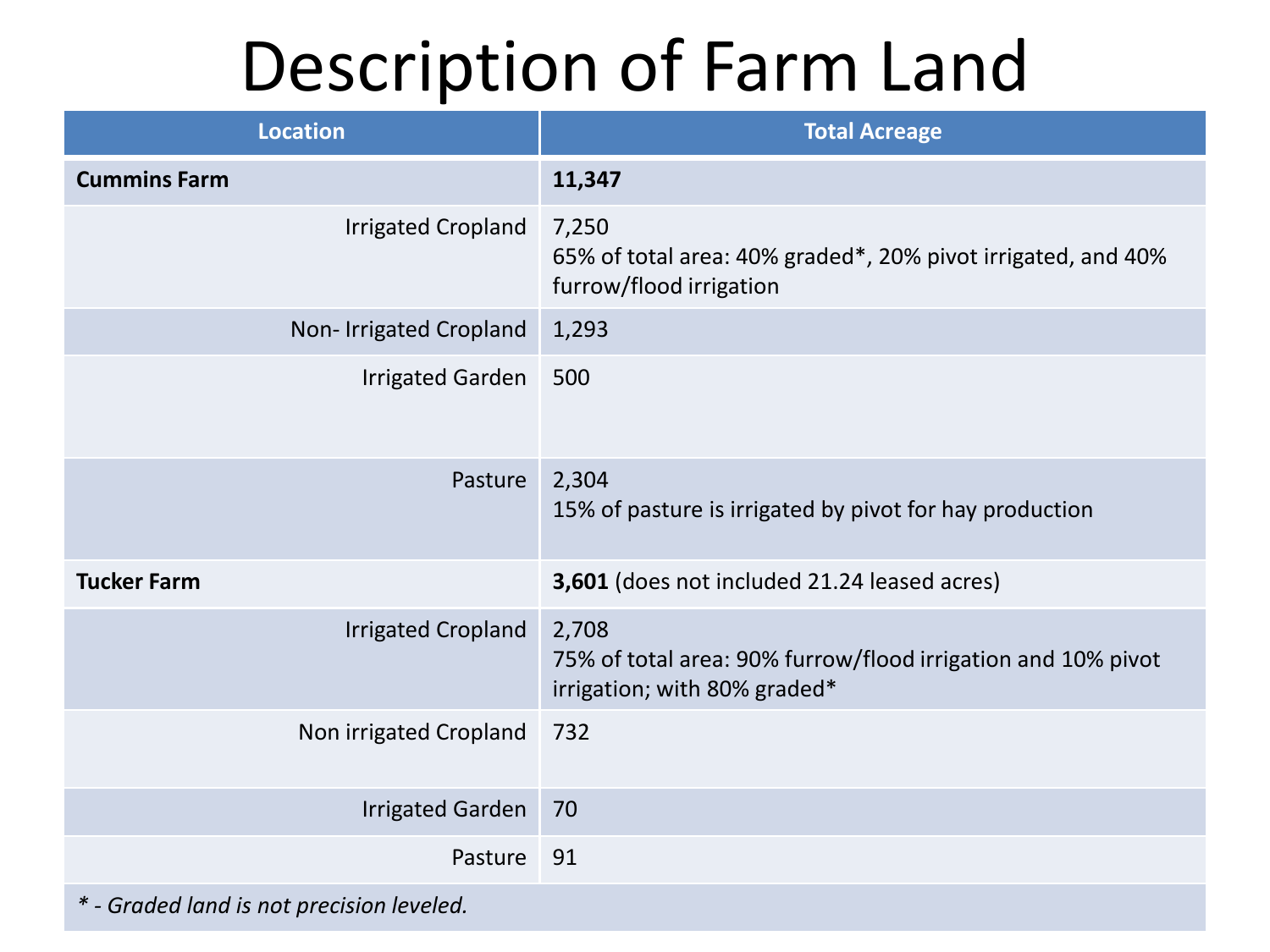#### Description of Farm Land - Continued

| <b>Location</b>                    | <b>Total Acreage</b>                                                               |  |  |  |  |  |  |  |
|------------------------------------|------------------------------------------------------------------------------------|--|--|--|--|--|--|--|
| <b>East Arkansas Regional Farm</b> | 2,417                                                                              |  |  |  |  |  |  |  |
| <b>Irrigated Cropland</b>          | 1,505<br>62% of total area: 75% pivot irrigated and 25%<br>furrow/flood irrigation |  |  |  |  |  |  |  |
| Non-Irrigated Cropland             | 668<br>This includes the corners and areas not<br>reached by the pivots            |  |  |  |  |  |  |  |
| <b>Irrigated Garden</b>            | 75                                                                                 |  |  |  |  |  |  |  |
| Pasture                            | 169                                                                                |  |  |  |  |  |  |  |
| <b>Wrightsville Farm</b>           | 2,420                                                                              |  |  |  |  |  |  |  |
| Pasture                            | 2,420 325 acres irrigated by pivot for hay<br>production                           |  |  |  |  |  |  |  |
| <b>North Central Farm</b>          | 254 (does not included 160 leased acres)                                           |  |  |  |  |  |  |  |
| Pasture                            | 219                                                                                |  |  |  |  |  |  |  |
| Orchard (Irrigated)                | 30                                                                                 |  |  |  |  |  |  |  |
| <b>Irrigated Garden</b>            | 5                                                                                  |  |  |  |  |  |  |  |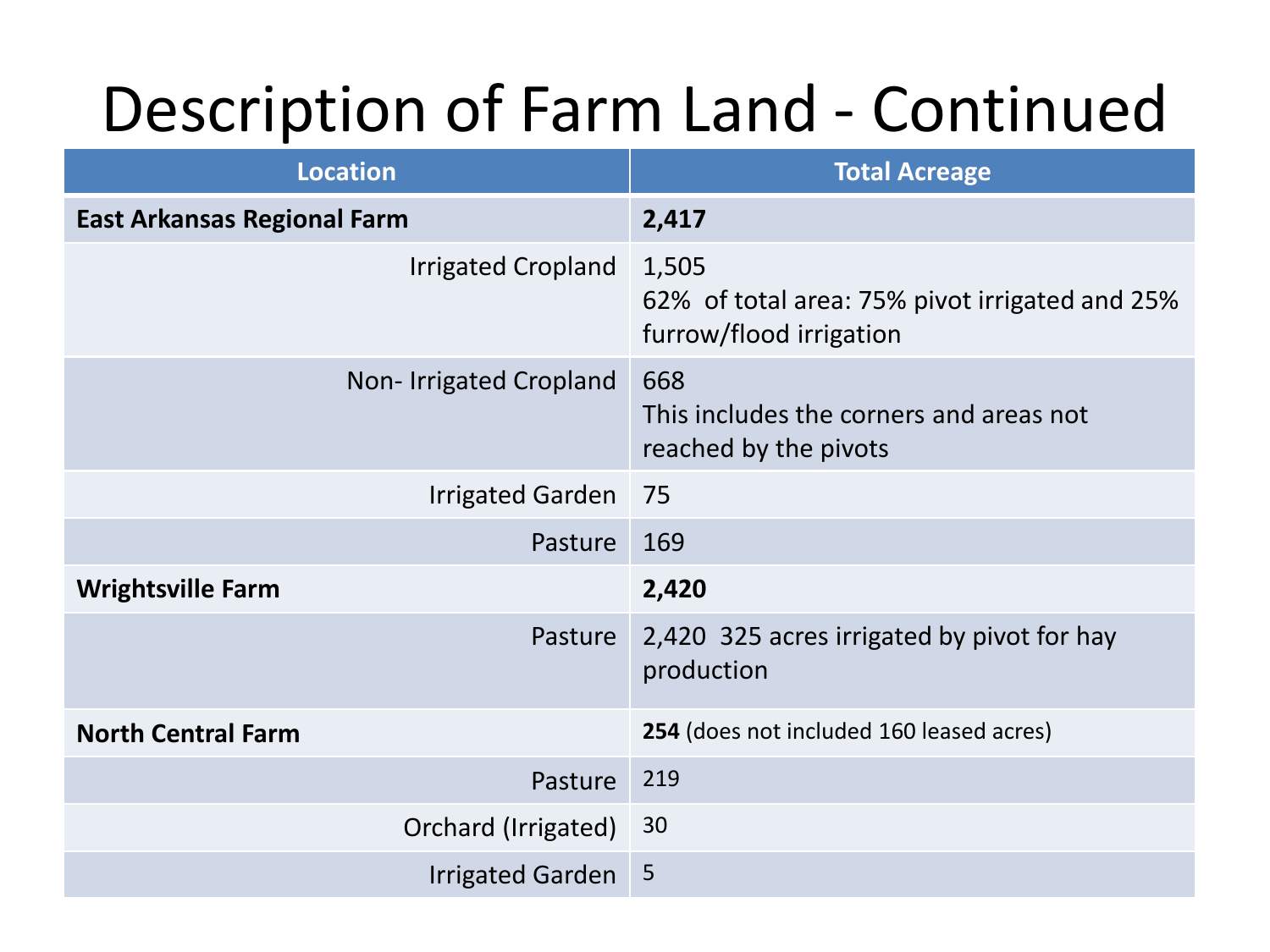## Agriculture Division Staff

| <b>Operations Area</b>                                                                           | <b>Filled Positions</b> | <b>Unfilled Positions</b> |
|--------------------------------------------------------------------------------------------------|-------------------------|---------------------------|
| Management (1 Administrator, 3 Farm Managers, 2<br>Livestock Managers, and 1 Processing Manager) | $\overline{7}$          | $\mathbf{1}$              |
| <b>Office Staff</b>                                                                              | 5                       | $\mathbf 0$               |
| <b>Correctional Officers</b>                                                                     | $\overline{7}$          | $\overline{0}$            |
| Garden/Vegetables                                                                                | $\overline{2}$          | $\mathbf 0$               |
| <b>Vegetable Processing</b>                                                                      | $\overline{4}$          | $\overline{0}$            |
| <b>Row Crops</b>                                                                                 | $\overline{7}$          | $\mathbf{1}$              |
| <b>Beef</b>                                                                                      | $\overline{3}$          | $\mathbf{1}$              |
| Horse Program                                                                                    | $\mathbf{1}$            | $\mathbf 0$               |
| Swine                                                                                            | $\overline{2}$          | $\overline{0}$            |
| Dairy                                                                                            | $\mathbf{1}$            | $\overline{2}$            |
| Poultry                                                                                          | 3                       | $\mathbf{1}$              |
| <b>Feed Mill</b>                                                                                 | $\overline{2}$          | $\mathbf 0$               |
| <b>Buildings Maintenance/Roads</b>                                                               | 5                       | $\overline{0}$            |
| Farm Garage                                                                                      | 3                       | $\mathbf 0$               |
| <b>Cold Storage/Milk Processing</b>                                                              | $\overline{3}$          | $\overline{0}$            |
| Total                                                                                            | 55                      | 6                         |
| Note: All agriculture employees are paid from agriculture special revenues.                      |                         |                           |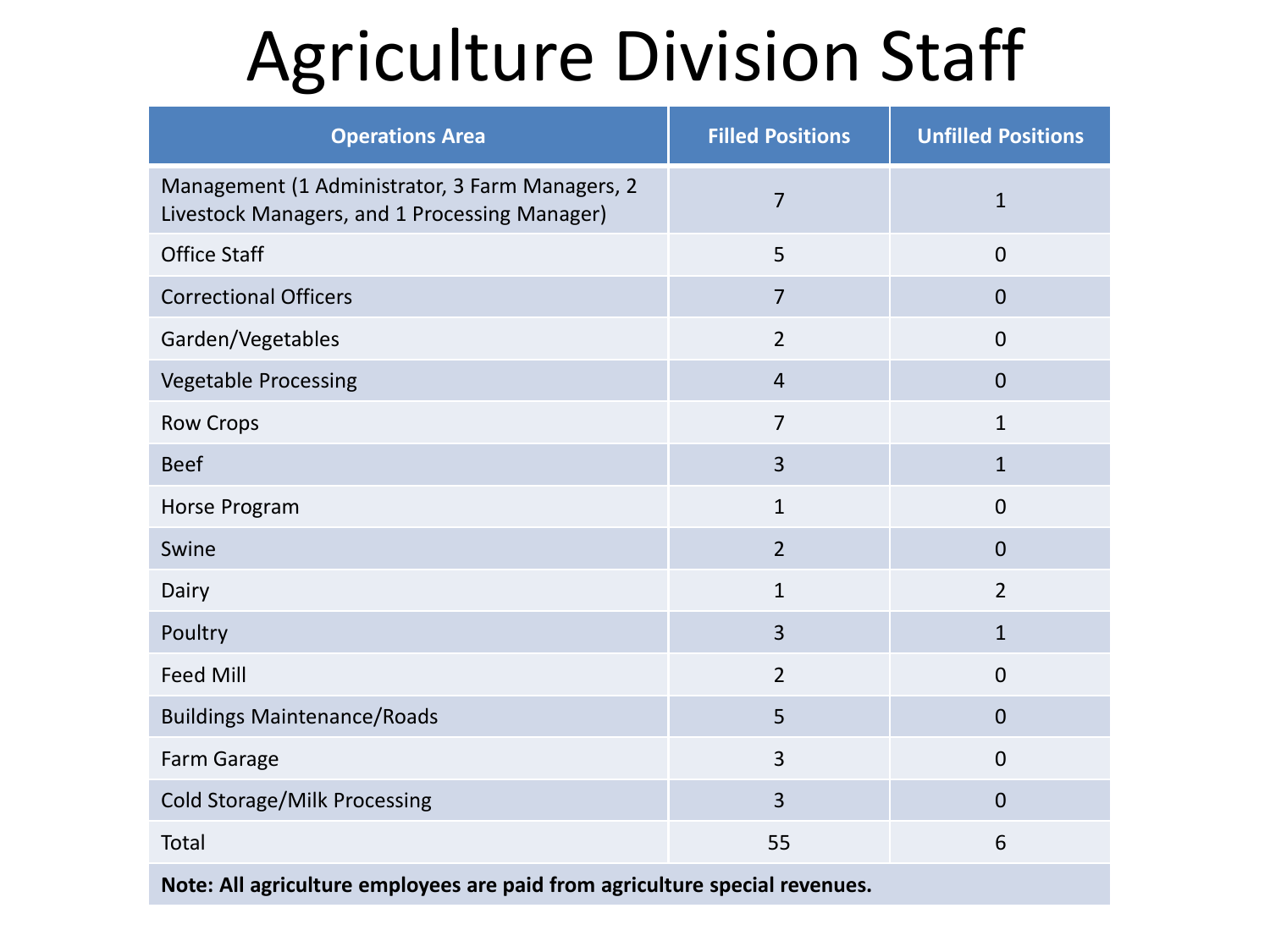#### Agriculture Division Staff

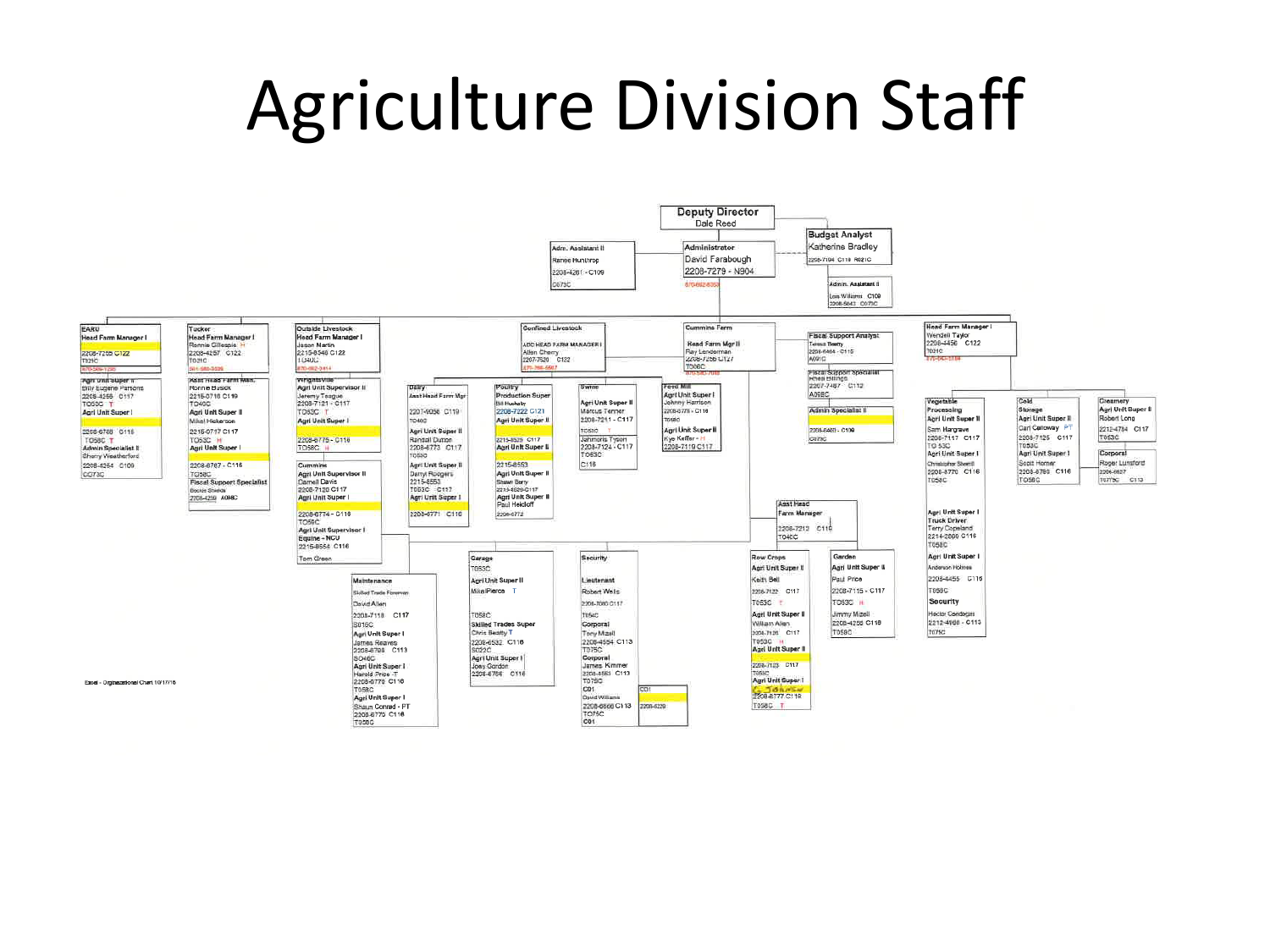## Inmate Workers Assigned to the Agriculture Division

- **3,477** Inmates are assigned, through the Department's classification system, to jobs assignments in support of the Agriculture Division. This number includes both those assigned to "specialized jobs" and to various Field Utility Crews.
- Turnout each day to job assignments in support of the Agriculture Division varies due to lay-ins and program participation.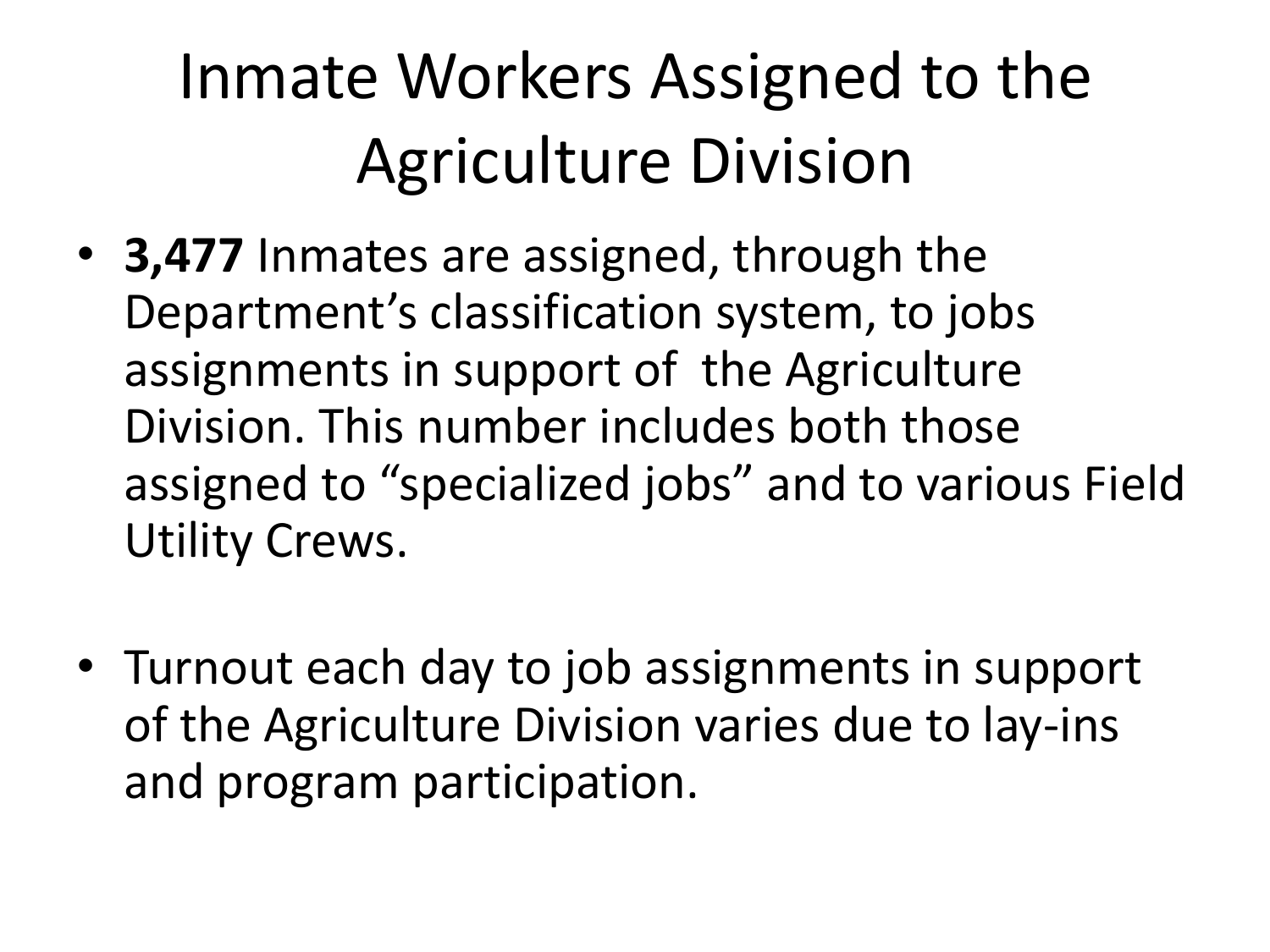#### Inmate Workers Assigned to the Agriculture Division - Detailed

| <b>NUMBER OF</b><br><b>INMATES ASSIGNED</b> | <b>Beef Herd</b> | Bee Keeper | Storage<br><b>Fold</b> | Dairy | <b>Garage</b><br>Farm | Farm Maintenance | Farm Utility | <b>Feed Mill</b> | Fence Crew | Field Major Crew | <b>Field Utility</b> | Garden Squad | Heavy Equipment | Hoe/Field Squad | Horse Barn | <b>Hot House</b> | <b>ICC Garage</b> | ICUtility | Kosher Kitchen | <b>Milk Processing</b> | Poultry | <b>Rice Squad</b> | Swine          | <b>Tractor Squad</b> | <b>Utility Squad</b> | Office Porter<br>Farm | Construction<br>Farm | Vegetable Process | <b>Unit Totals</b> |
|---------------------------------------------|------------------|------------|------------------------|-------|-----------------------|------------------|--------------|------------------|------------|------------------|----------------------|--------------|-----------------|-----------------|------------|------------------|-------------------|-----------|----------------|------------------------|---------|-------------------|----------------|----------------------|----------------------|-----------------------|----------------------|-------------------|--------------------|
| Cummins                                     |                  |            |                        |       |                       |                  |              |                  | 29         |                  | 89                   |              |                 | 416             |            |                  |                   | 10        |                | 5 <sup>5</sup>         |         |                   |                |                      |                      |                       |                      |                   | 549                |
| <b>Cummins Modular</b>                      | 6                |            | 23                     | 13    | $\overline{7}$        | 12               |              | 8                |            | 5                |                      |              | 5               |                 |            | $\overline{7}$   | 6                 |           | 1              |                        | 25      | 5                 | 7              | 8                    | 6                    | 5                     |                      |                   | 149                |
| Delta Regional                              |                  |            |                        |       |                       |                  |              |                  |            |                  |                      |              |                 |                 | 1          |                  |                   |           |                |                        |         |                   |                |                      | 180                  |                       |                      |                   | 182                |
| East Arkansas                               |                  |            |                        |       |                       | 9                |              |                  | 21         |                  | 143                  | 8            |                 | 248             |            |                  | 4                 |           |                |                        |         |                   |                |                      |                      |                       |                      |                   | 434                |
| Grimes                                      |                  |            |                        |       |                       |                  |              |                  |            |                  | 31                   |              |                 | 148             |            |                  | 6                 |           |                |                        |         |                   |                |                      |                      |                       |                      |                   | 185                |
| McPherson                                   |                  |            |                        |       |                       |                  |              |                  |            |                  |                      |              |                 | 192             |            |                  |                   |           |                |                        |         |                   |                |                      |                      |                       |                      |                   | 192                |
| Maximum Sec.                                |                  |            |                        |       |                       |                  |              |                  |            |                  | 36                   |              |                 | 62              | 5          |                  |                   |           |                |                        |         |                   |                |                      | 7                    |                       |                      |                   | 110                |
| North Central                               |                  |            |                        |       |                       | 3                |              |                  |            |                  | 297                  | 40           |                 |                 | 4          |                  | 3                 |           |                |                        |         |                   |                |                      |                      |                       |                      |                   | 347                |
| Ouachita River                              |                  |            |                        |       |                       |                  |              |                  | 6          |                  | 38                   |              |                 |                 | 4          |                  |                   |           |                |                        |         |                   |                |                      | 252                  |                       |                      |                   | 300                |
| <b>Pine Bluff Unit</b>                      |                  |            |                        |       |                       |                  |              |                  |            |                  |                      |              |                 |                 | 3          |                  |                   |           |                |                        |         |                   |                |                      | 73                   |                       |                      |                   | 76                 |
| Randall L Williams                          |                  |            |                        |       |                       |                  |              |                  |            |                  |                      |              |                 |                 |            |                  |                   |           |                |                        |         |                   |                |                      | 132                  |                       |                      |                   | 132                |
| Tucker                                      |                  |            |                        |       |                       | 12               |              |                  |            |                  | 46                   |              |                 | 105             |            |                  |                   |           |                |                        |         |                   |                |                      |                      |                       |                      |                   | 163                |
| Varner                                      |                  |            |                        |       |                       |                  |              |                  | 14         |                  | 44                   |              |                 | 246             | 4          |                  |                   |           |                |                        |         |                   |                |                      |                      |                       |                      | 52                | 360                |
| Wrightsville                                | 12               |            |                        |       |                       |                  |              |                  | 25         | 9                | 34                   |              |                 | 71              | 5          |                  | 16                | 1         |                |                        |         |                   |                |                      |                      |                       |                      |                   | 174                |
| Wrightsville Satellite                      |                  |            |                        |       |                       |                  |              |                  |            |                  |                      |              |                 |                 |            |                  |                   |           |                |                        |         |                   |                |                      | 83                   |                       |                      |                   | 83                 |
| Wrightsville Hawkins                        |                  |            |                        |       |                       |                  |              |                  |            |                  | 41                   |              |                 |                 |            |                  |                   |           |                |                        |         |                   |                |                      |                      |                       |                      |                   | 41                 |
| <b>CATAGORY</b><br><b>TOTALS</b>            | 18               | 1          | 23                     | 13    | $\overline{7}$        | 36               | $\bf{0}$     | 8                | 95         | 14               | 799                  | 48           | 5               | 1488            | 27         | $\overline{7}$   | 36                | 11        | 1              | 5.                     | 25      | 5                 | $\overline{7}$ | 8                    | 733                  | 5                     | $\bf{0}$             | 52                | 3477               |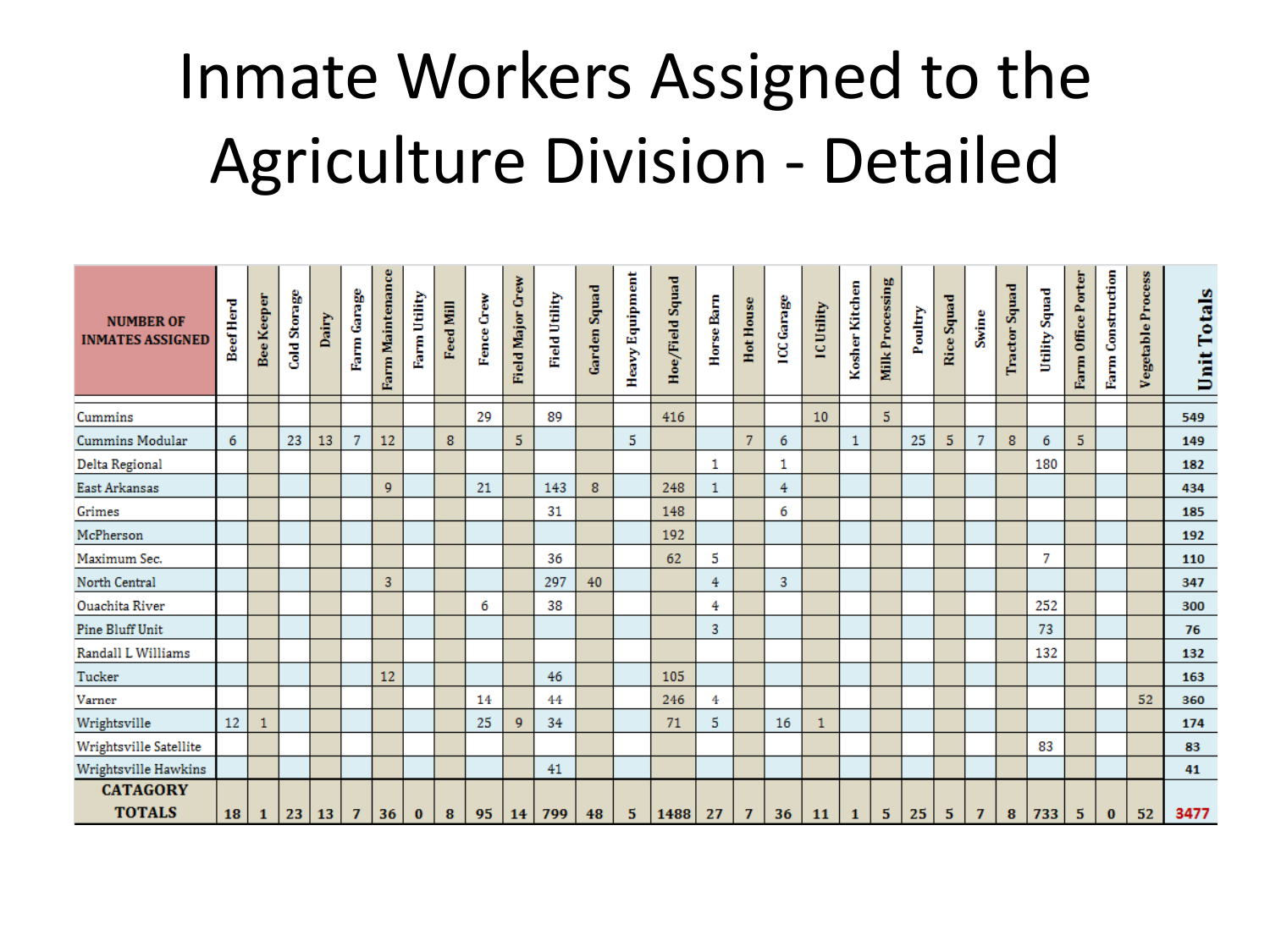#### Summary of Fiscal Year 2016 Egg Sales

Egg sales to the Oklahoma DOC contract ranged from \$.29- \$.48/dozen above bid prices resulting in higher profits for the Agriculture Division.

| <b>Oklahoma DOC Contract</b> |                   | <b>Bids</b>       |                  |  |  |  |  |  |
|------------------------------|-------------------|-------------------|------------------|--|--|--|--|--|
| Sale Date                    | <b>Sale Price</b> | <b>Bid Date</b>   | <b>Bid Price</b> |  |  |  |  |  |
| December 7, 2015             | $$1.26$ /dozen    | December 3, 2015  | \$0.97/dozen     |  |  |  |  |  |
| March 9, 2016                | \$0.86/dozen      | February 29, 2015 | \$0.51/dozen     |  |  |  |  |  |
| April 21, 2016               | \$0.59/dozen      | May 31, 2015      | \$0.11/dozen     |  |  |  |  |  |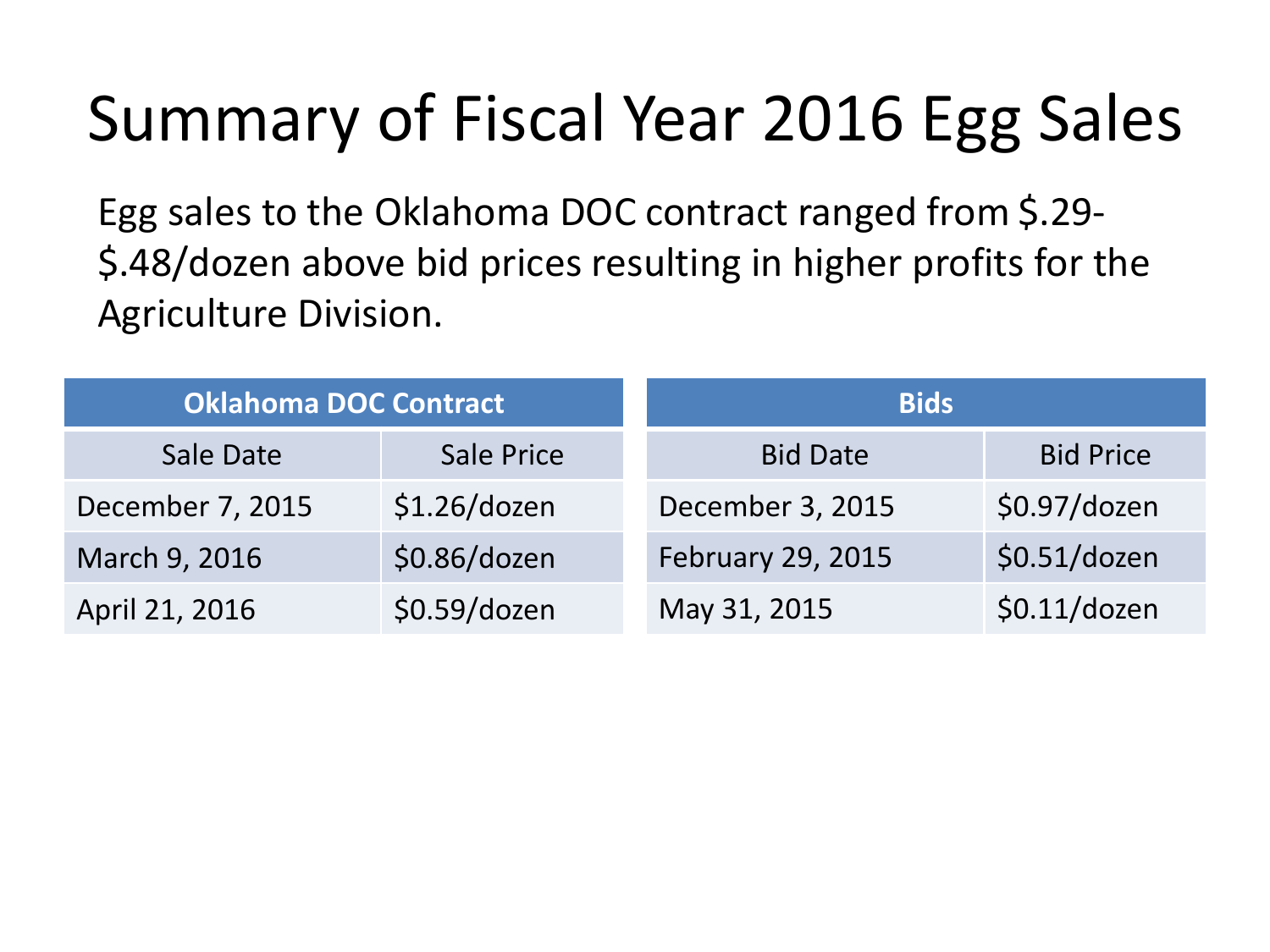#### Summary of Current Cattle Sale Procedures

- 1. Permission is sought, in writing, from the Director, Chief Deputy Director, and Board Liaison.
- 2. Once permission is obtained, and recorded, Superior Livestock is commissioned and the Farm Administrator and Livestock Manager set the minimum bids based on current market conditions.
	- Superior Livestock videos the cattle and advertises them online and in their sale catalog.
	- Superior Livestock has over 9,000 registered bidders nationwide, 182 of which are in Arkansas. Bids are submitted over the phone, on-line, or at the sale site.
- 3. If the minimum bid is reached, the cattle are sold. The buyer is responsible for transportation.
- 4. If the minimum bid is not reached, the cattle are not sold and are instead placed on the next sale, with no charge to ADC.
- 5. Proceeds from the sale of cattle are used to purchase ground beef. The ground beef is in turn mixed with a soy filler resulting in more available meat (by weight) than if the department slaughtered the cattle.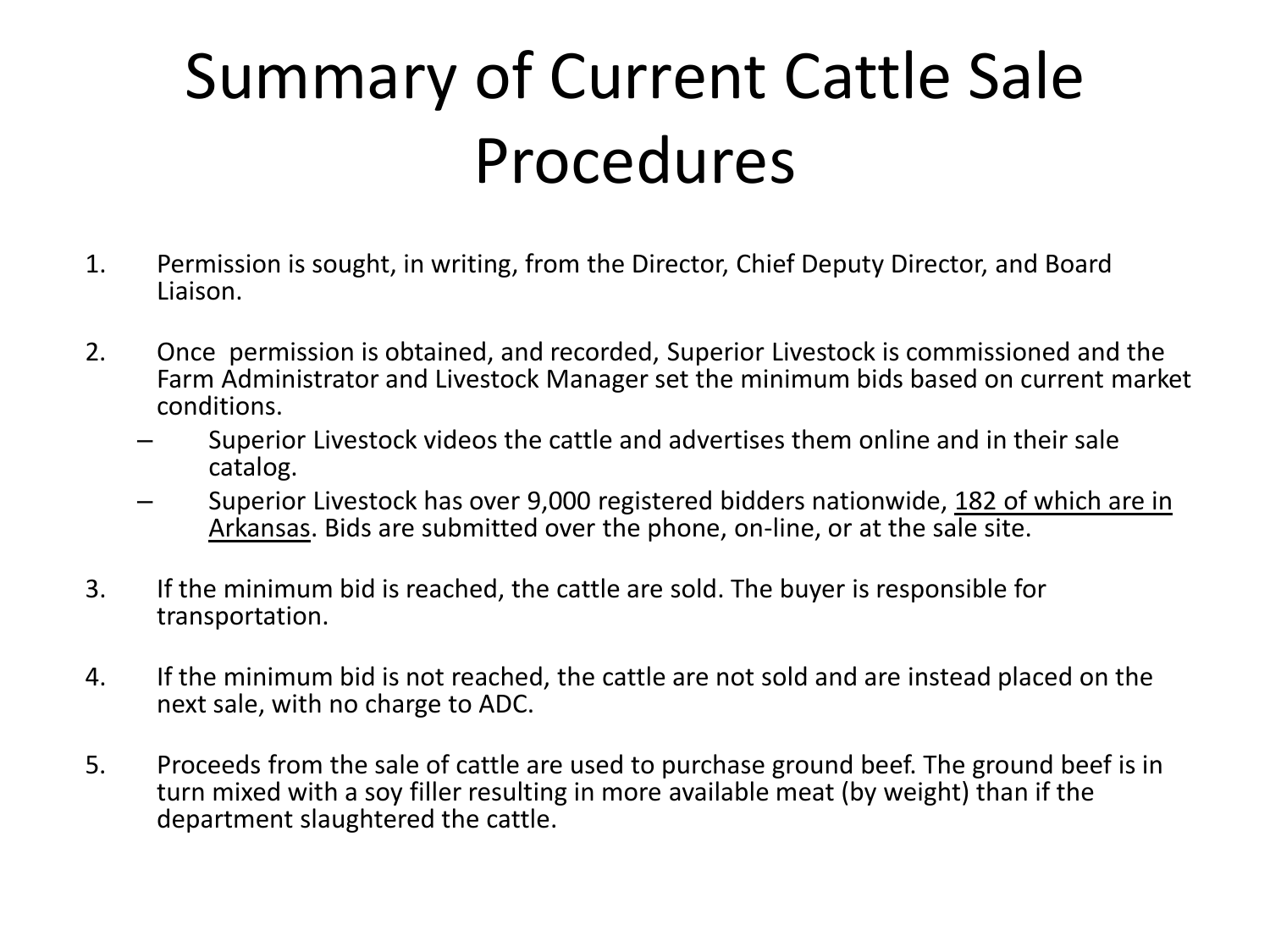## Explanation of Tractor Lease – Audit Report Exhibits X and XI

- File notes indicate that OSP staff 'changed the engine description to one that allows more competition while getting us the power class we need.' The bid specs were changed to a maximum of 135 hp and a minimum of 129 hp.
- The bid was posted three (3) different times (SP-13-0013, SP-13-0013R, SP-13-013R2) before a contract was issued. The first bid (SP-13-0013) was 'sealed for rebid'. The second bid (SP-13-0013R) was issued a 'no award' and bidders were notified by phone that it would be rebid on bid #SP-13- 0013R2).
- No potential bidder protested or voiced concern on the bid specs before the bids were due.
- Both vendors that were disqualified filed protests after the bid award. OSP denied both protests.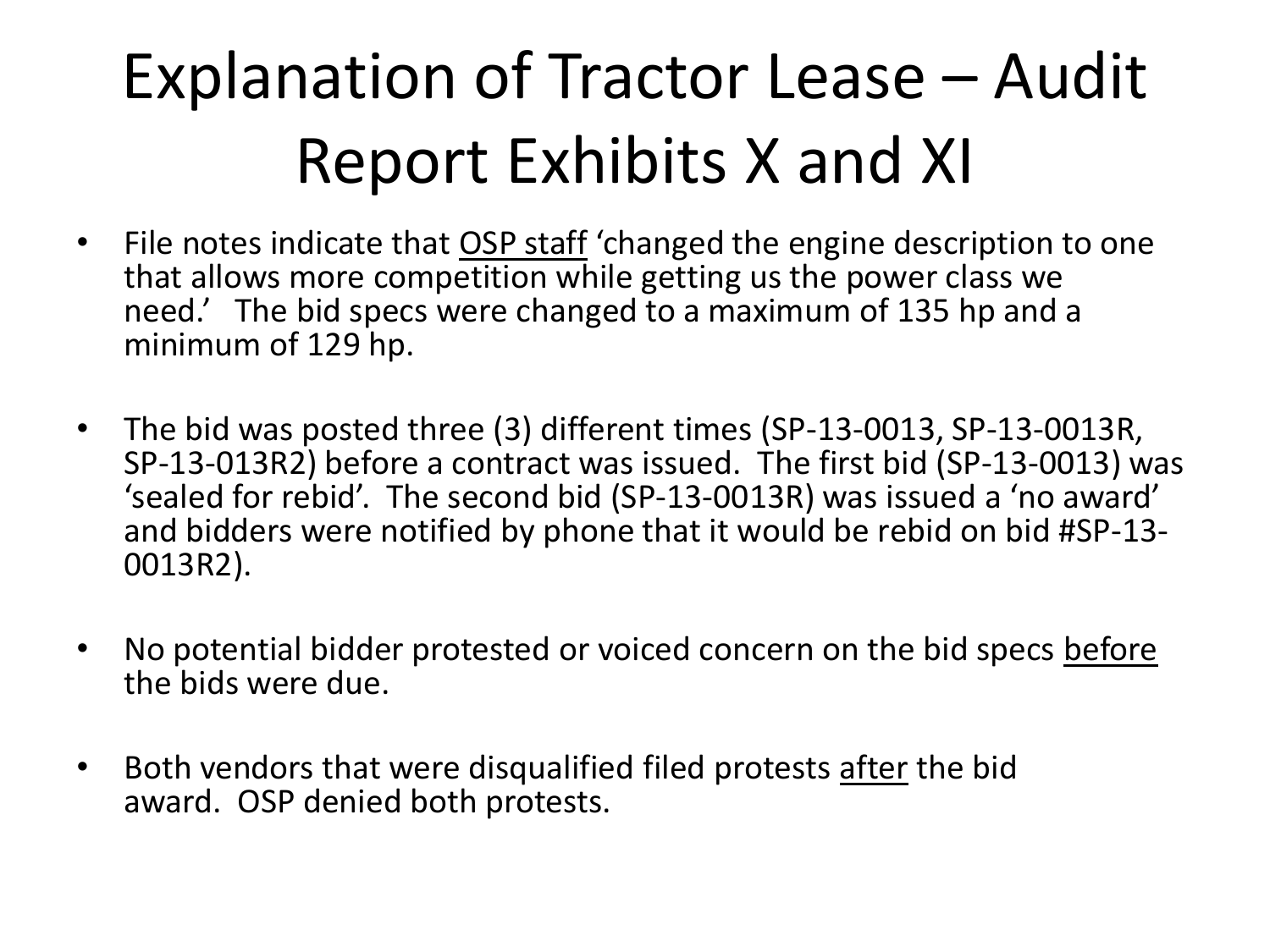## Summary of Current Tractor/Combine Leases

• Lease Term: May 1, 2016 – June 30, 2017

| <b>Tractor Horsepower</b> | Quantity                 | <b>Unit Price</b> |
|---------------------------|--------------------------|-------------------|
| 470 engine hp +/- 5       | 1                        | \$32,604.48       |
| 340 engine hp +/- 5       | 3                        | \$22,279.32       |
| 315 engine hp +/- 5       | $\overline{\mathcal{L}}$ | \$20,393.40       |
| 315 engine hp $+/-$ 5     | $\mathcal{P}$            | \$30,564.00       |
| 225 engine hp $+/-$ 5     | $\mathcal{P}$            | \$13,956.72       |
| 130 engine hp +/- 5       | 6                        | \$11,913.96       |
| 75 engine hp +/- 5        | 6                        | \$7,288.68        |

**Eligible Manufacturers Under Current Lease**

- Case-IH
- John Deere
- New Holland
- Caterpillar/Challenger

| Combine Horsepower   | Quantity Unit Price |
|----------------------|---------------------|
| 550 engine hp +/- 50 | \$109,414.80        |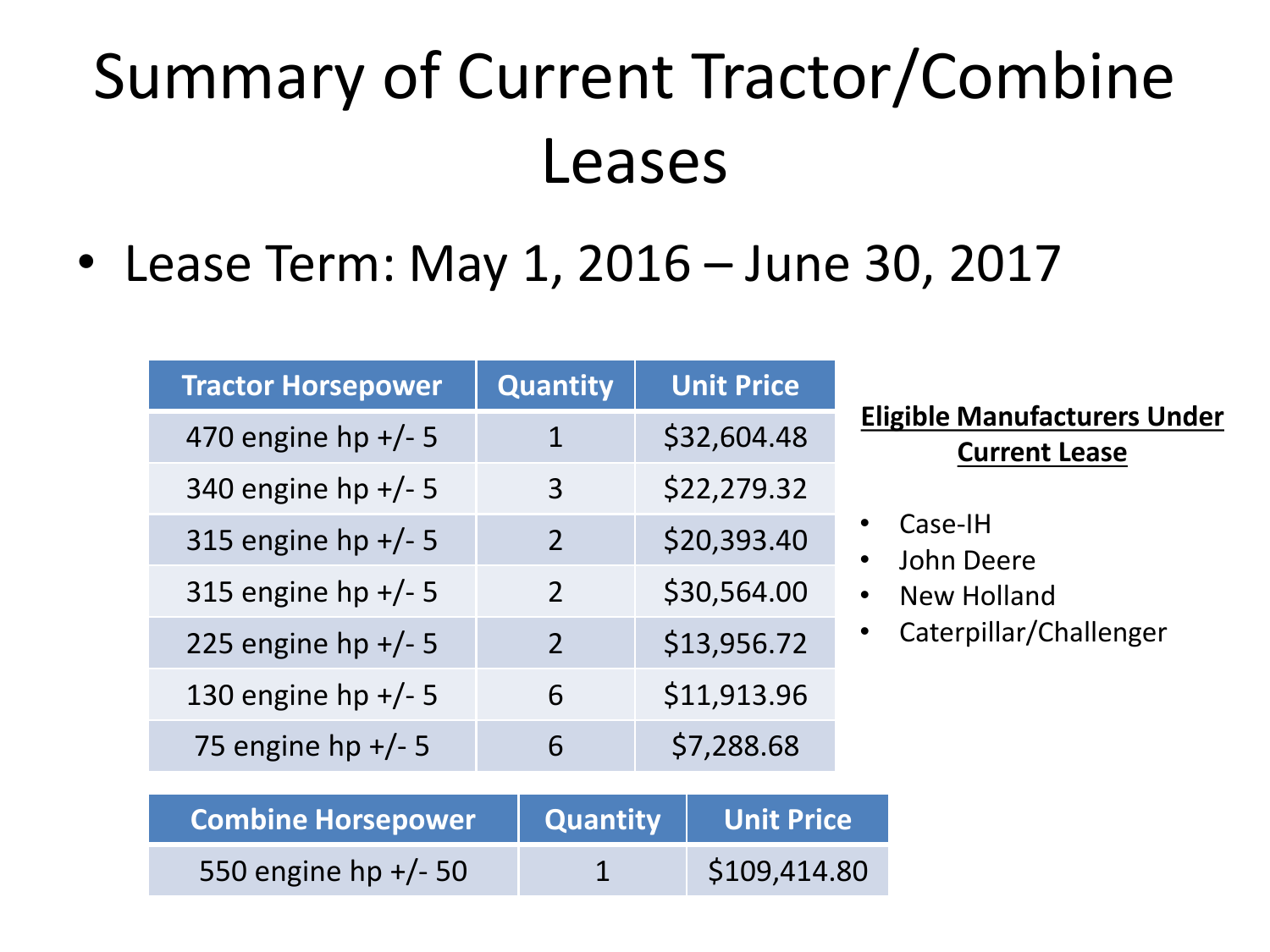# Benefits of the Agriculture Division

- **Reduces the Risk of Institutional Violence**  Agriculture Division programs effectively reduce idleness inside prisons, which could lead to institutional violence.
- **Restricts the Flow of Contraband** The farm land around facilities creates a buffer zone from the community.
- **Enhances the Security of Work Crews** The Agriculture Division provides horses which are used by correctional officers supervising Regional Maintenance and Field Utility Crews throughout the state.
	- The Equine Program has an annual operating cost of nearly \$300,000 (inclusive of personnel, operation, and feed costs).
	- Regional Maintenance hours during the last quarter of Fiscal Year 2016 averaged out to 61,645 hours a month.
- **Provide Useful and Meaningful Work for Inmates** Agriculture Division programs instill a work ethic among participating inmates, which is essential to successful reentry.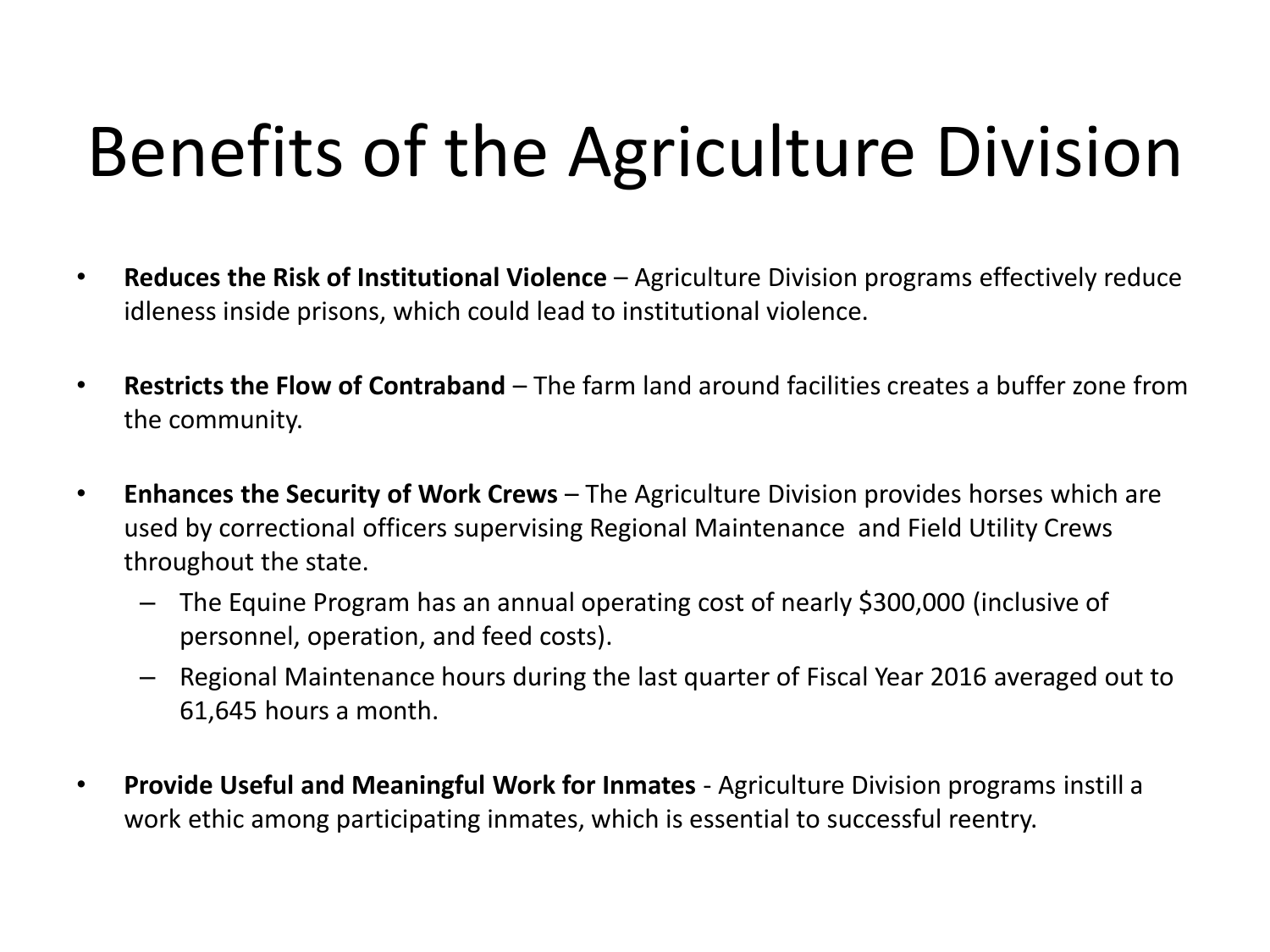## Benefits of the Agriculture Division Continued

- **Reduces Cost of Incarceration** Inmate consumption of farm produced goods reduces the cost of feeding inmates.
- **Provides Benefits Without Direct State Funding**  Agriculture Division programs are self-supporting and operate from the special revenues they generate.
- **Supports Local Businesses –** The Agriculture Division purchases supplies, equipment and services to support its operations. Much of this economic activity supports businesses in the local areas.
- **Provides Benefits Without Competing With Private Business**  According to Arkansas Farm Bureau, the ADC Agriculture Division programs are designed to support departmental activities and not to advance any commercial interest of the state. In addition, the ADC Agriculture Division programs are not eligible for USDA Farm Service Agency payments.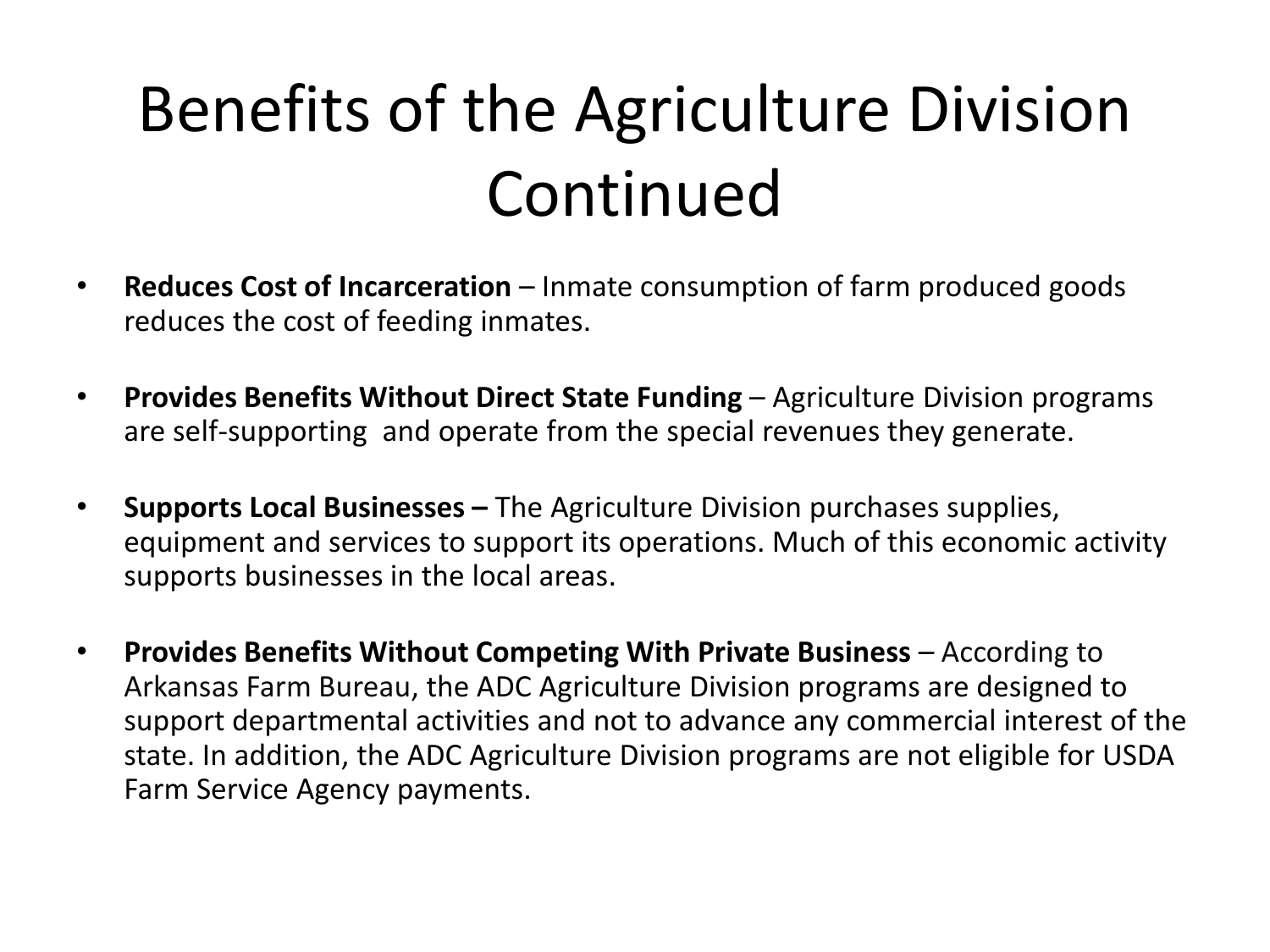### Benefits of the Agriculture Division - Inmate Consumption

|                                                              | <b>FY 2016</b>                                                                                                 | <b>FY 2015</b>                                                                        | <b>FY 2014</b> | <b>FY 2013</b> | <b>FY 2012</b> | <b>FY 2011</b> | <b>Total</b>                                                                                              |  |  |  |  |
|--------------------------------------------------------------|----------------------------------------------------------------------------------------------------------------|---------------------------------------------------------------------------------------|----------------|----------------|----------------|----------------|-----------------------------------------------------------------------------------------------------------|--|--|--|--|
| <b>Market Value</b><br>of Goods<br>Provided by<br>Farm Prog. |                                                                                                                |                                                                                       |                |                |                |                | \$8,090,177.56 \$8,795,399.86 \$7,220,067.31 \$6,883,215.46 \$7,310,207.69 \$6,079,034.93 \$44,378,102.81 |  |  |  |  |
| Total<br>Payments<br>to the Farm<br>Prog.*                   |                                                                                                                |                                                                                       |                |                |                |                | \$7,100,000.00 \$6,850,000.00 \$4,850,000.00 \$5,600,000.00 \$5,600,000.00 \$5,600,000.00 \$35,600,000.00 |  |  |  |  |
| Savings to<br><b>Tax Payers</b>                              |                                                                                                                | \$990,177.56 \$1,945,399.86 \$2,370,067.31 \$1,283,215.46 \$1,710,207.69 \$479,034.93 |                |                |                |                | \$8,778,102.81                                                                                            |  |  |  |  |
|                                                              | $^*$ - Total payments reflect the Powenue Stabilization Act Lean and ADC Payments during the poted fissal wear |                                                                                       |                |                |                |                |                                                                                                           |  |  |  |  |

Total payments reflect the Revenue Stabilization Act Loan and ADC Payments during the noted fiscal year.